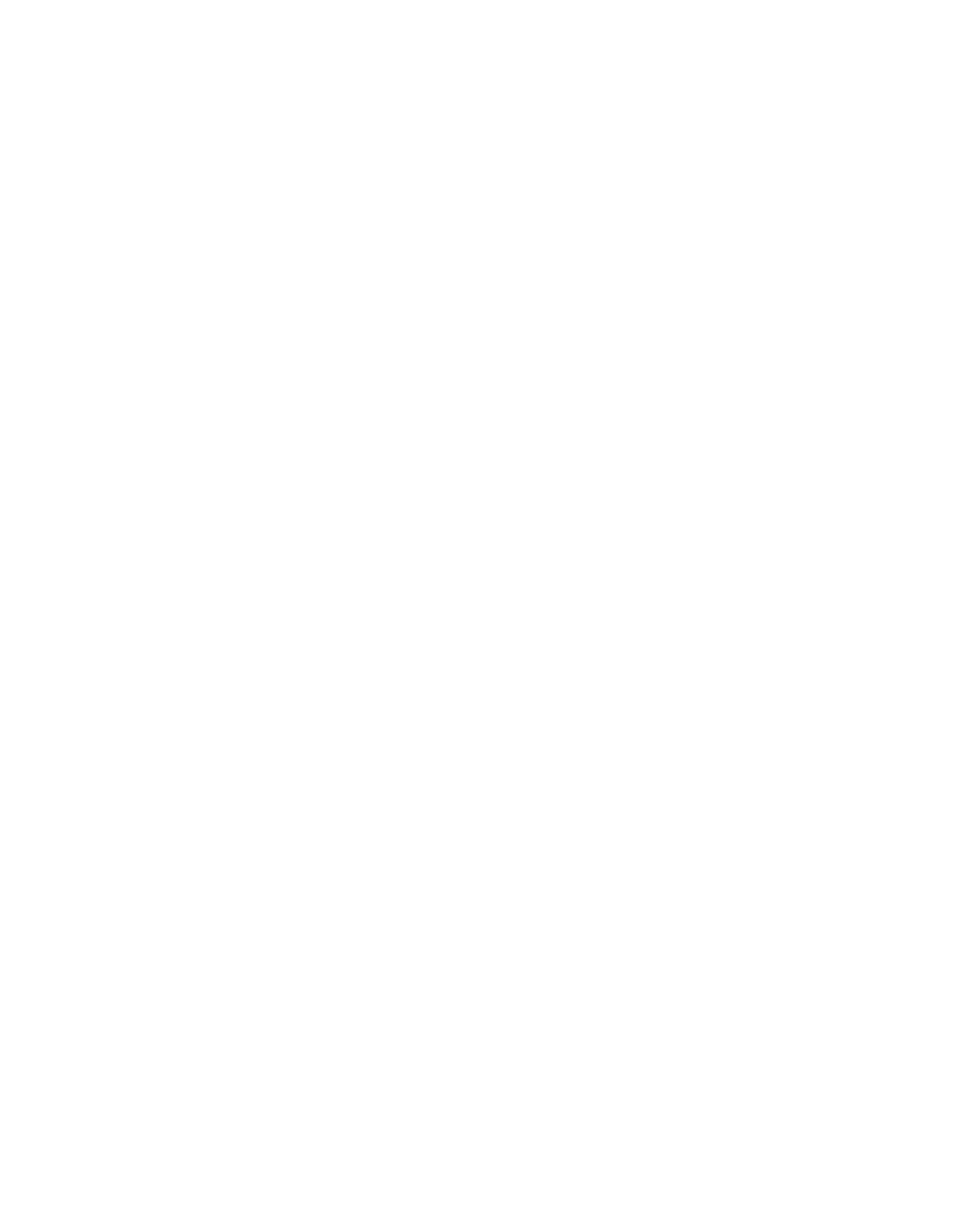## **HILL, Chief Justice.**

[¶1] Appellant, Richard S. Steele (Father), contends that the district court erred in ordering Appellee, Lee Anne Steele  $(Mother)^1$  to pay only the statutory minimum support of \$50.00 per month. Father also contends that the district court improperly applied the statutory factors it is required to consider in deviating from the presumptive child support obligation, and that it acted arbitrarily and capriciously in applying "other factors" contemplated by the governing statute. We will affirm.

#### **ISSUES**

[¶2] Father posits these issues for our consideration:

I. The district court improperly applied the "minimum" child support obligation as provided for in Wyo. Stat. § 20-2- 304(b).

a. [Mother's] income alone was in excess of \$732.00 per month.

b. Twenty-five percent of [Mother's] income far exceeds \$50.00 per month.

II. The district court improperly applied the factors provided within Wyo. Stat. § 20-2-307(b) in granting [Mother] a deviation from her presumptive child support obligation.

a. The factors listed in  $\S$  20-2-307(b)(i-xii) either favor [Father] or are not applicable herein.

III. The district court acted arbitrarily and capriciously in applying Wyo. Stat.  $\S 20-2-307(b)(xiii)$ .

a. The disparity in the party's income is adequately and fully addressed in Wyo. Stat. § 20-2-304(a).

b. The district court improperly weighed the financial efforts and achievements of [Father] with the assistance of his wife and mother.

c. The district court should have considered the legal obligation and abilities of [Mother] in determining what, if any, deviation was appropriate herein.

Mother did not submit a brief or otherwise appear in this Court.

 $\overline{a}$ 

<sup>1</sup> Mother remarried and her name is now Lee Anne Conde.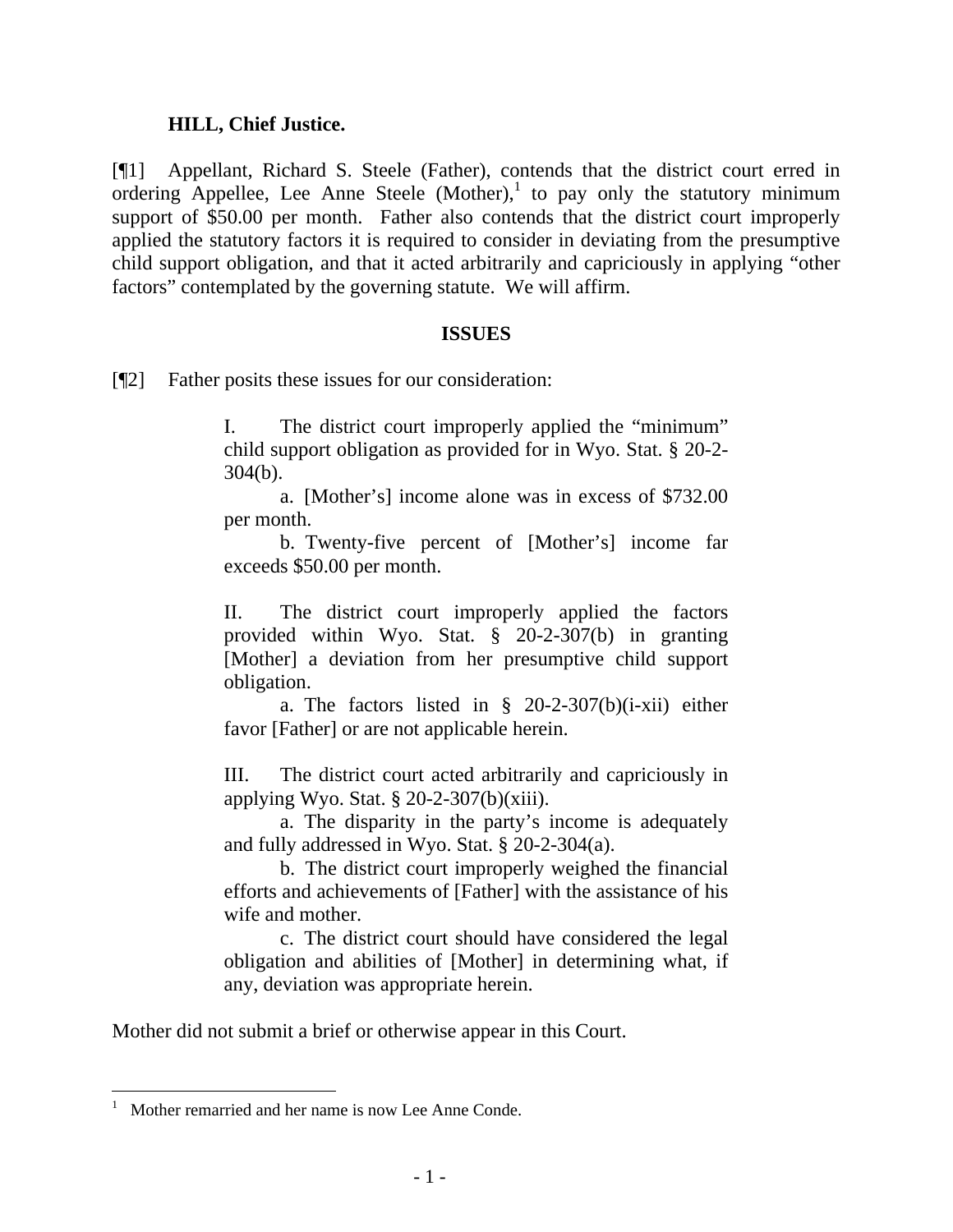## **FACTS AND PROCEEDINGS**

[¶3] By decree entered on July 9, 1993, the parties were divorced. Under the terms of the decree, as well as the parties' stipulation, Father was designated the primary custodian of the children.<sup>2</sup> A part of the stipulation was that Mother would pay the presumptive statutory minimum support of \$50.00, although the divorce decree provided that she was not required to pay any child support. The record does not reveal whether Mother, in fact, paid any child support to Father during the ten-year interval between the divorce and the commencement of these proceedings. At the time of the divorce, Mother was the primary care giver and was not employed. For purposes of making the child support computation, minimum wage income was attributed to Mother.

[¶4] On December 31, 2002, Mother filed a petition to modify custody, visitation and support in which she asked for primary custody of the children. It suffices here to note that Mother based her motion on an allegation that both Father and his new wife imposed overly harsh physical discipline on the children and that the children lived in an overly strict, stressful, and fearful environment. A guardian ad litem was appointed for the children. A custody evaluation was accomplished and, although it is not a part of the record on appeal, it is apparent from the record that the evaluator recommended that Father should remain the primary custodian and Mother should have additional visitation. Father filed a counter-motion on January 17, 2003, in which he asserted that the status quo should be maintained, except that Mother should be required to pay child support. It is also apparent from the record that no adjustments were made to the parties' child support obligations in the intervening ten years. Father alleged that, in applying the presumptive child support established by the governing statute, the support amount would change by 20% or more from the amount in the existing order. Wyo. Stat. Ann. § 20-2- 311 (LexisNexis 2003). Mother took the position that while there were changes in circumstances that counseled in favor of a change of custody, there was not a change in circumstances that counseled in favor of modifying the original decree with respect to child support.

[¶5] On February 25, 2004, the parties filed a "Stipulated Modified Child Custody and Visitation Agreement." With respect to custody, it provided: "The [parents] agree to maintain joint legal custody with primary residential care, custody and control provided to [Father]. [Mother] shall enjoy liberal secondary parenting rights and responsibilities as the parties herein agree, but no less than those provided in Section 2 herein." The parties were unable to agree on child support, so that issue was presented to the district court for resolution.

 <sup>2</sup> The children were born on May 9, 1990, and October 18, 1991.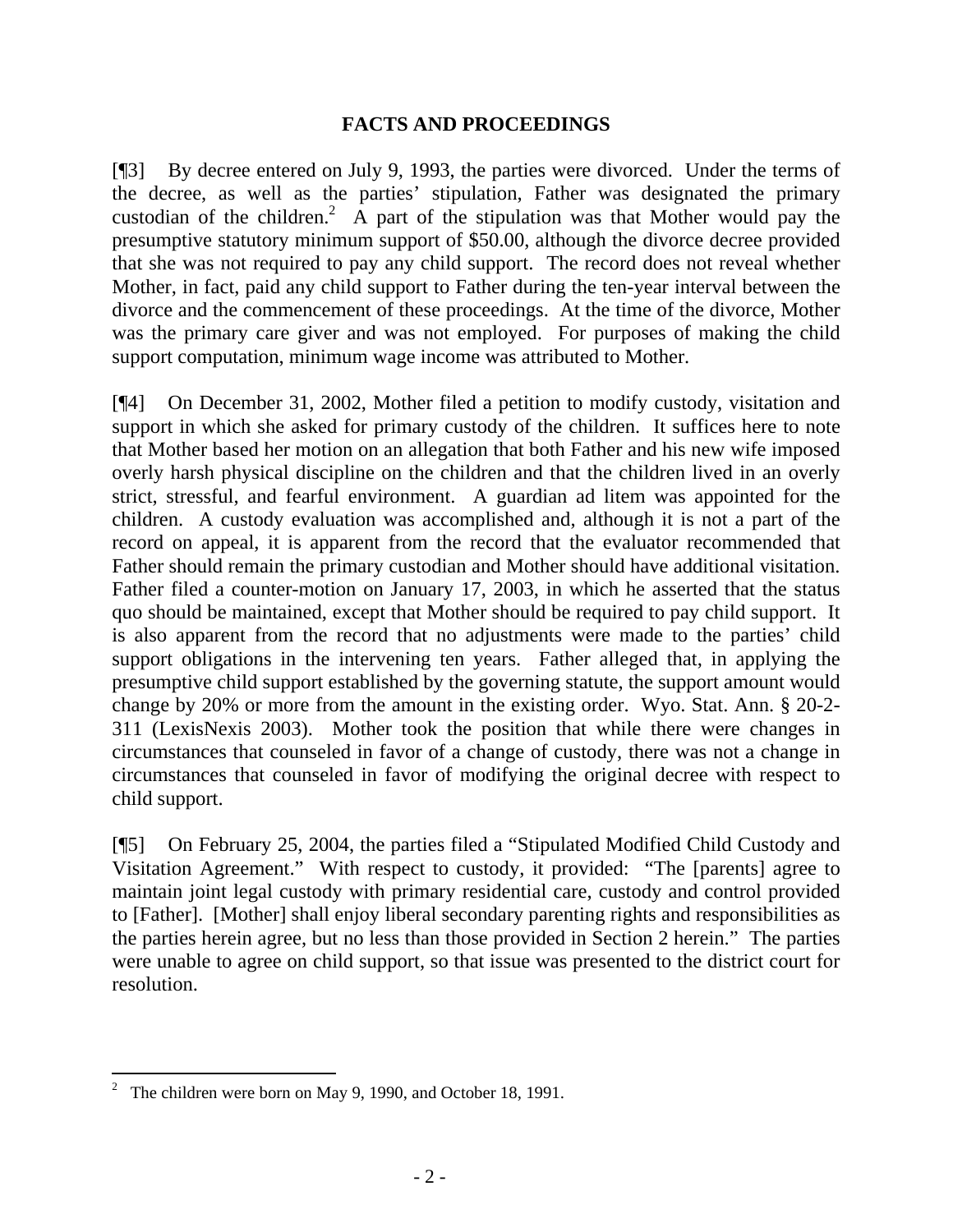[¶6] A hearing was held on March 16, 2004, to address child support. The court reporter was not present at the hearing, thus it was not reported and no transcript is available. With respect to Mother, the record contains three financial affidavits (filed on November 14, 2003, net income \$1,271.05; January 26, 2004, net income \$569.87; and March 16, 2004, net income \$950.00). The record also clearly demonstrates that Father has a substantial income.

[ $[$ ] On April 7, 2004, the district court issued a decision letter<sup>3</sup> that contained this summary of the evidence it had before it:

> The Court takes into consideration many factors, primarily the disparate financial positions of the parties, but also the questions of what relief was being requested and by what party. Here the Court finds the fees for the guardian ad litem should be paid by [Father]. It appears from the file that such payment is complete in any event. The Court, noting that the guardian ad litem requested the involvement of the custody evaluator and that [Father] utilized his resources to ensure that that was done, will order repayment of one-half of the custody evaluation, \$3,000, by each party. [Mother] is to receive credit for \$700 paid up through the time of trial, with the remaining \$2,300 to be paid at the rate of \$100 a month.

> The more difficult issue was that of child support. The Court notes that the financial position of [Mother] has not substantially changed in over ten years. The original agreement of the parties was that because of her financial circumstances deviation to \$50.00 a month was appropriate. There has been no substantial change of that circumstance other than the most recent job of [Mother] (judging by her affidavit) now pays her somewhat above minimum wage. Even during the pendency of this proceeding, [Mother's] jobs changed, and her affidavit in January indicated \$569 of net income, and now indicates approximately \$950 of net income. The Court will find that \$950 is her net income, and find that [Father's] net income is that indicated only on his  $affidavit<sup>4</sup>$  (though there was much discussion about whether

<sup>3</sup> Neither the decision letter, nor the district court's order from which this appeal was taken, was attached to Father's brief. *See* W.R.A.P. 7.01(j).

<sup>&</sup>lt;sup>4</sup> His financial affidavit showed a net income of \$1,750.70, though his tax return showed a much higher gross income. However, the later figure was from a joint return with his new wife, as well as income from investments.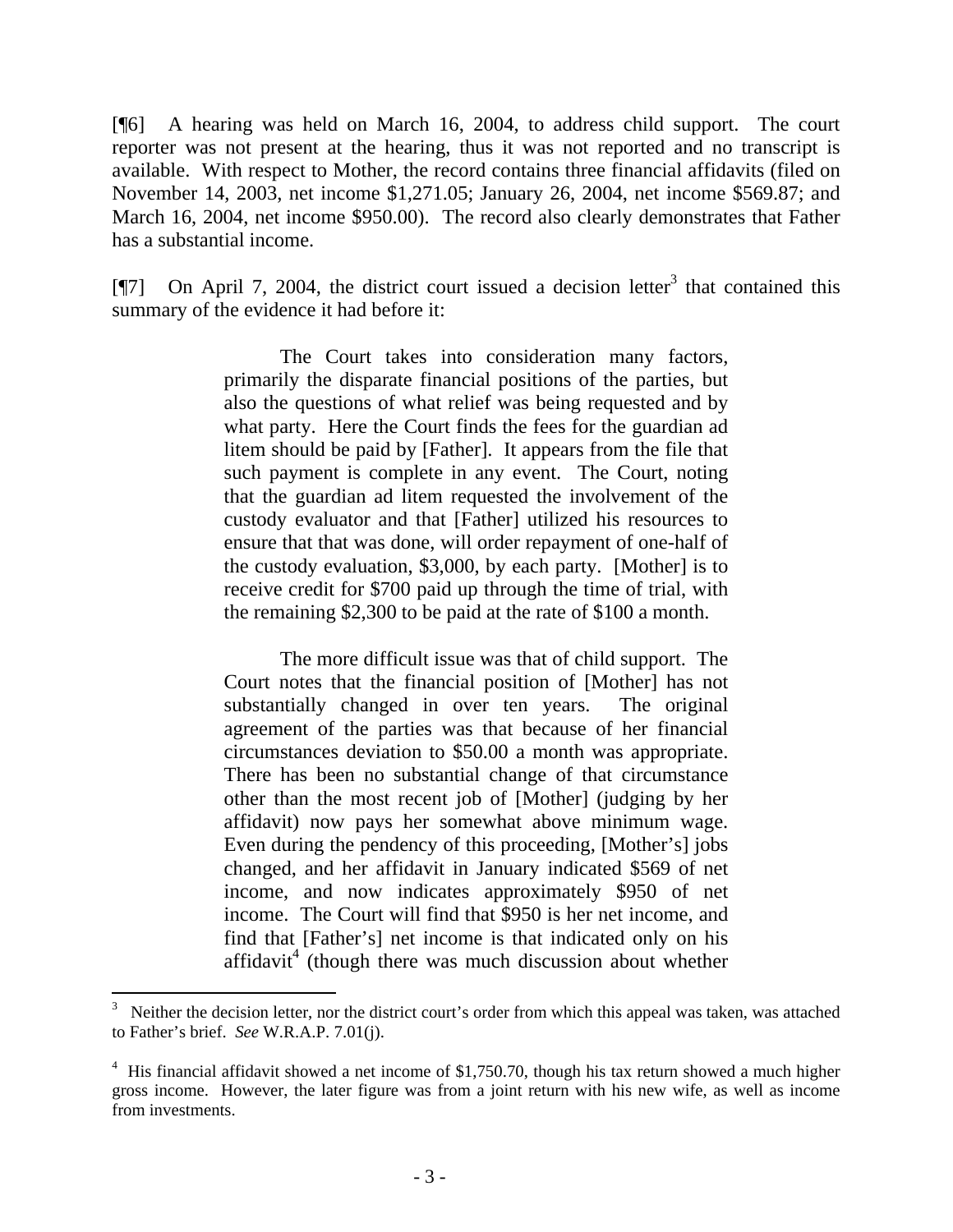that was accurate). However, because of all of the evidence of the financial circumstances of [Mother], will deviate downward. Once the computation is made it should be included in the order, but should instead reflect a downward deviation to \$75 per month. There is, given the history of the case, little reason to believe that it is in the interests of the children to order the presumed child support amount be paid by the mother. Quite the contrary, the Court was nearly persuaded that the agreement of the parties, the \$50 minimum, should not be modified at all. This small change in child support, combined with the requirement to pay one-half of the child custody evaluator expenses will inordinately burden [Mother] even at that very low rate, while not appreciably changing the financial circumstances of the father or the children.

[¶8] The order from which this appeal is taken was entered on April 27, 2004, and it departs somewhat from the decision letter and provides, in pertinent part, as follows:

> THAT the Court finds that there are changes of circumstances such that child support should be modified; however, the court further finds that it is appropriate to deviate from the presumptive child support.

> THAT the Court finds that the parties have entered into a fair and equitable stipulation resolving the issues of custody, visitation and health insurance.

> IT IS HEREBY ORDERED that [Father] shall be solely responsible for the payment of the fees and costs owed to the guardian ad litem.

> IT IS FURTHER ORDERED that the parties shall be equally responsible for the costs of the custody evaluation, with [Mother] to reimburse [Father] for one-half of the amounts he has paid to the custody evaluator with credit for \$800.00 previously paid to [Father] during the pendency of this action. The remaining reimbursement of \$2,200.00 shall be paid by [Mother] to [Father] through the Clerk of the District Court in the amount of \$25.00 per month beginning on the first day of April, 2004 and continuing on the first of each month thereafter until the total owed [Father] is paid in full. No judgment shall issue at this time.

> IT IS FURTHER ORDERED that the Court finds that there has been a substantial change of circumstances such that this Court can modify child support in this case, with reasons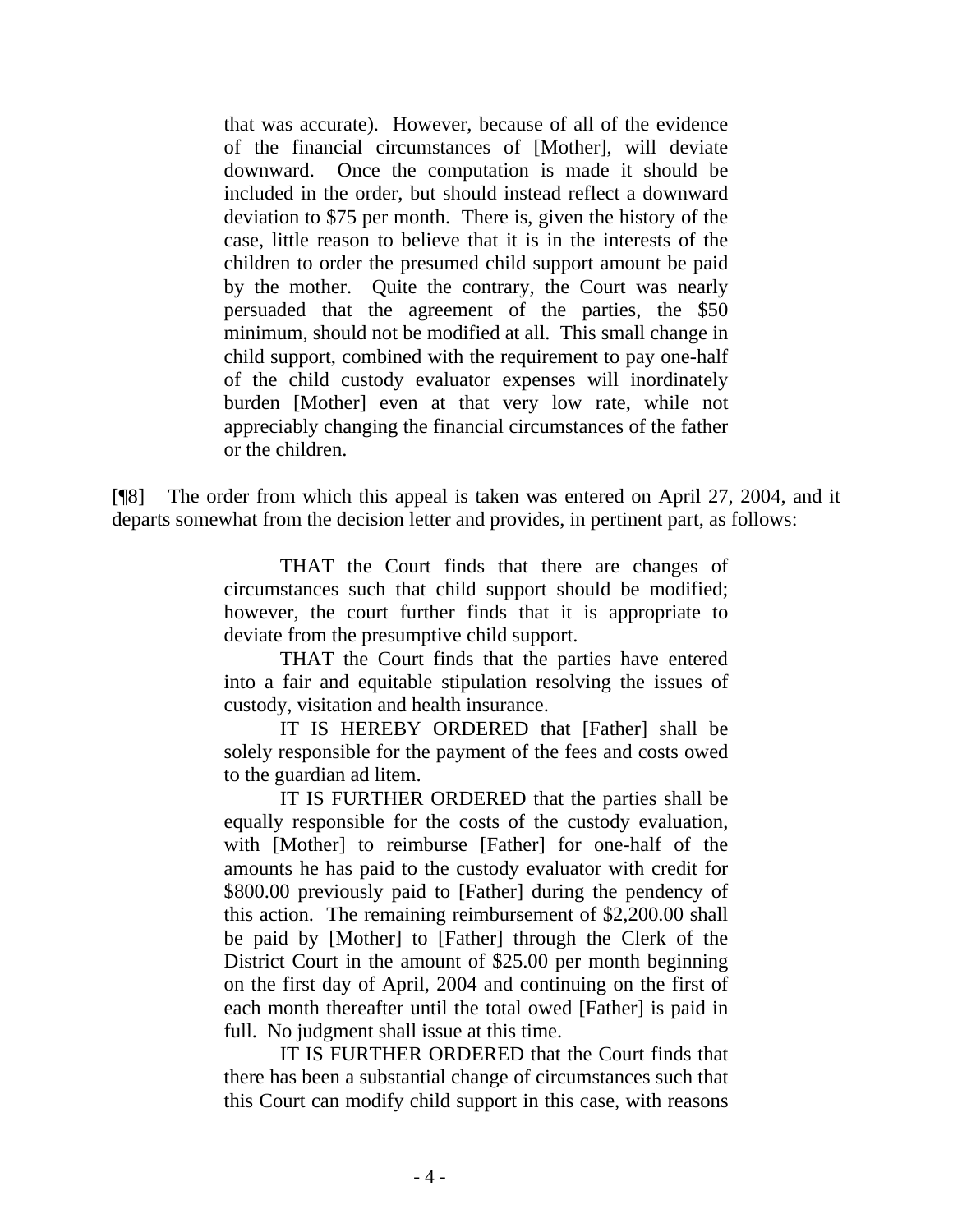to include primarily that [Mother] is employed and has been employed for the great majority of the time since the entry of the Decree of Divorce and that [Father] is financially responsible for several additional dependents. The Court finds that the presumptive child support is \$227.00 per month from [Mother] to [Father].

IT IS FURTHER ORDERED that this Court finds that there are reasons to deviate from the presumptive child support in this matter. The principal reasons that the court finds it appropriate to deviate from the presumptive child support include 1) the financial disparity between the parties; 2) the [Father's] overwhelming ability to provide for the financial needs of the children; and 3) that it is in the best interests of the minor children.

IT IS FURTHER ORDERED that child support in this matter shall deviate to the amount of \$50.00 per month child support from [Mother] to [Father].

[¶9] On April 29, 2004, Father filed a document entitled "Statement of Evidence and Proceeding" that was submitted for the purposes of this appeal pursuant to W.R.A.P. 3.03. That rule provides:

> If no report of the evidence or proceedings at a hearing or trial was made, or if a transcript is unavailable, appellant may prepare a statement of the evidence or proceedings from the best available means including appellant's recollection. The statement shall be served on appellee, who may serve objections or propose amendments within 15 days after service. The statement and any objections or proposed amendments shall be submitted to the trial court for settlement and approval and as settled and approved shall be included by the clerk of the trial court in the record on appeal.

The document was served on Mother's attorney. By order entered on May 10, 2004, Mother's attorney was permitted to withdraw from her representation of Mother. Mother made no objection to the statement, but the record does not reflect that the trial court settled or approved the statement as required by the rule.

# **DISCUSSION**

*Standard of Review*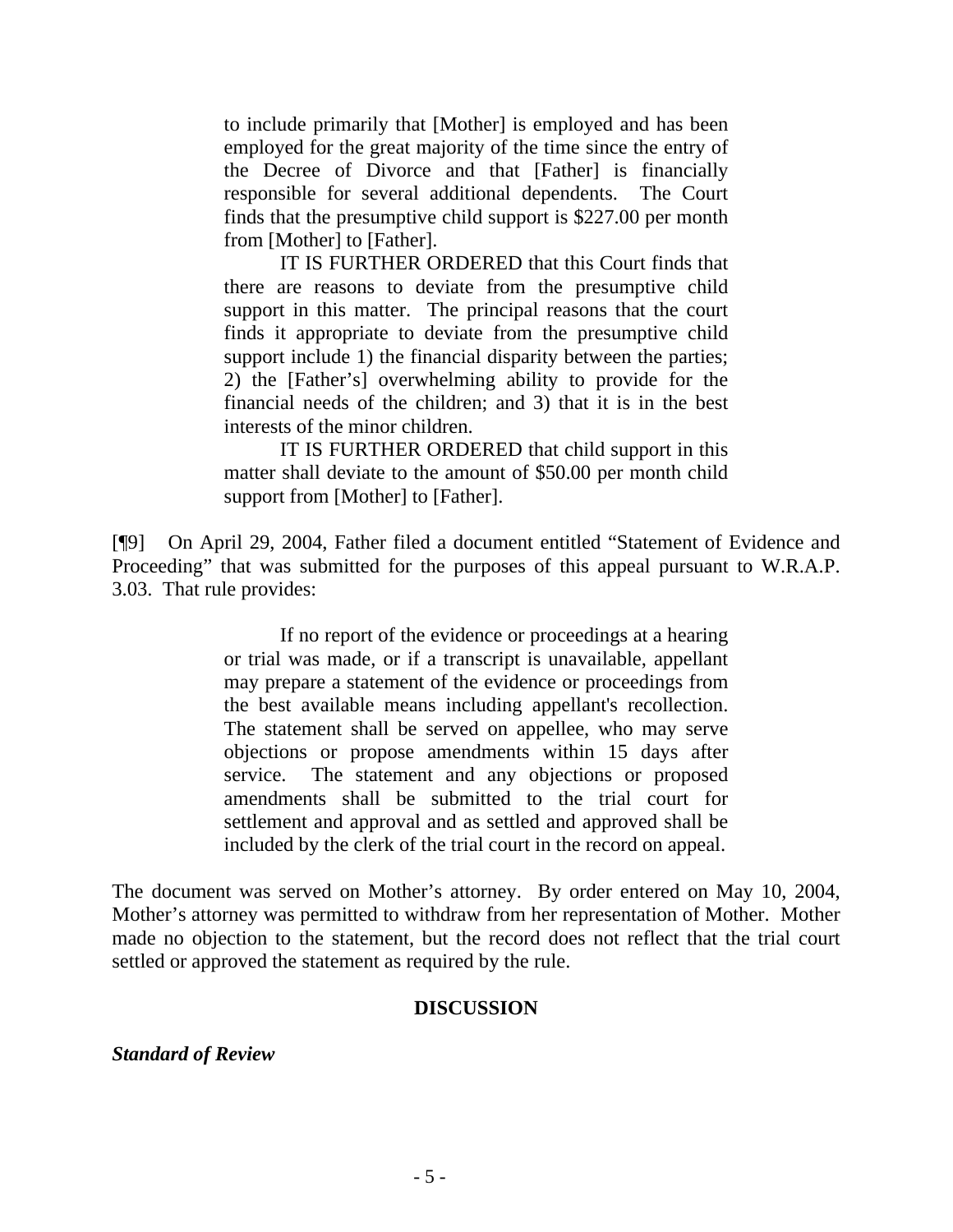[¶10] The applicable standard of review is well known and we will not repeat it in detail here. *See Ready v. Ready*, 2003 WY 121, ¶11, 76 P.3d 836, ¶11 (Wyo. 2003). However, with respect to the issue at hand we include this refinement of the more general standard:

> The child support guidelines identify a base from which the judge must invoke the exercise of discretion. In the absence of an agreement with respect to child support, the guidelines will have a more significant controlling impact. When an agreement as to child support is involved, however, more weight may be given to the agreement. Child support agreements entered into by the parties are favored by the courts.

*Smith v. Smith*, 895 P.2d 37, 41 (Wyo. 1995); *also see Sharpe v. Sharpe*, 902 P.2d 210 (Wyo. 1995); and *Wright v. Wright*, 5 P.3d 61, 62-63 (Wyo. 2000).

[¶11] We also have noted "… the child support guidelines manifest a presumption that the typical welfare and needs of children will be met by the minimum child support levels given the earning ability of the parent." *Madison v. Madison*, 859 P.2d 1276, 1279 (Wyo. 1993). Further, we have opined:

> A trial court should give serious consideration to the support guidelines. However, strictly following the guidelines blindly would nullify the court's traditional discretion and would not be in the interest of justice in all circumstances. The guidelines set out in the statute were not crafted to give any special protection or advantage to a parent owing support. Guidelines are just that--guidelines, and do not accommodate to all circumstances or cases. As a matter of policy, we are hesitant to impinge on the trial court's historic discretion.

*Holtz v. State ex rel. Houston*, 847 P.2d 972 (Wyo. 1993).

[¶12] The inescapable conclusion, however, is that the presumptive support table set out in Wyo. Stat. Ann. § 20-2-304(a) (LexisNexis 2003) does have the effect of circumscribing the trial court's discretion in calculating child support awards.<sup>5</sup> Wyo. Stat. Ann. § 20-2-307 (LexisNexis 2003) provides, in pertinent part:

<sup>5</sup> Although the governing statutes remain quite similar to what they were in 1992-93, the statutory directives to the district court have been enlarged upon in the intervening years. Wyo. Stat. Ann. §§ 20-6- 301 through 20-6-306 (Michie 1992 Cum. Supp.).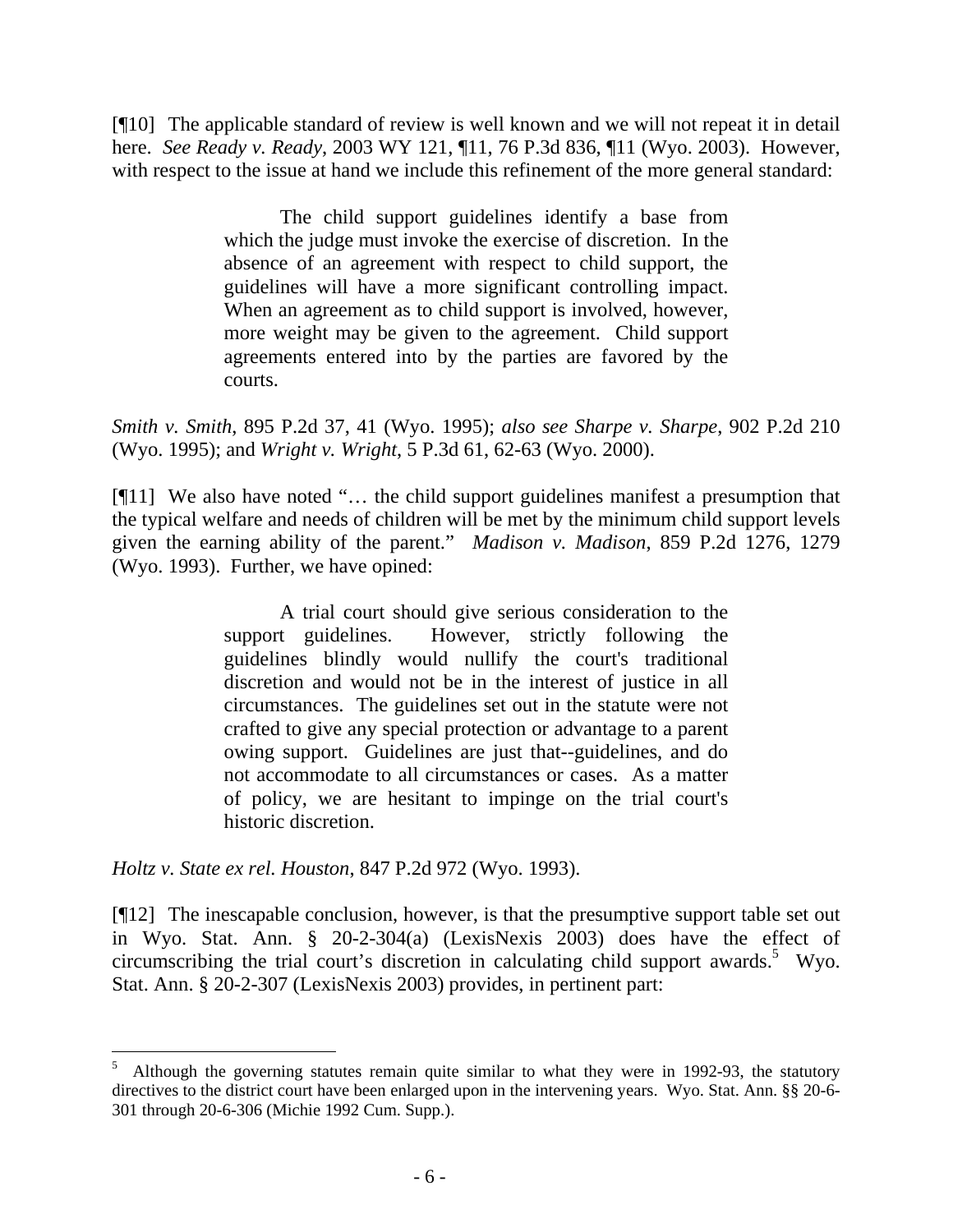(a) The presumptive child support established by W.S. 20-2-304 shall be *rebuttably presumed to be the correct amount of child support* to be awarded in any proceeding to establish or modify temporary or permanent child support amounts. Every order or decree providing for the support of a child shall set forth the presumptive child support amount and shall state whether the order or decree departs from that amount.

 (b) *A court may deviate from the presumptive child support established by W.S. 20-2-304 upon a specific finding that the application of the presumptive child support would be unjust or inappropriate in that particular case*. In any case where the court has deviated from the presumptive child support, *the reasons therefor shall be specifically set forth fully in the order or decree*. In determining whether to deviate from the presumptive child support established by W.S. 20-2-304, the court shall consider the following factors:

(i) The age of the child;

(ii) The cost of necessary child day care;

(iii) Any special health care and educational needs of the child;

(iv) The responsibility of either parent for the support of other children, whether court ordered or otherwise;

(v) The value of services contributed by either parent;

(vi) Any expenses reasonably related to the mother's pregnancy and confinement for that child, if the parents were never married or if the parents were divorced prior to the birth of the child;

(vii) The cost of transportation of the child to and from visitation;

(viii) The ability of either or both parents to furnish health, dental and vision insurance through employment benefits;

(ix) The amount of time the child spends with each parent;

(x) Any other necessary expenses for the benefit of the child;

(xi) Whether either parent is voluntarily unemployed or underemployed. In such case the child support shall be computed based upon the potential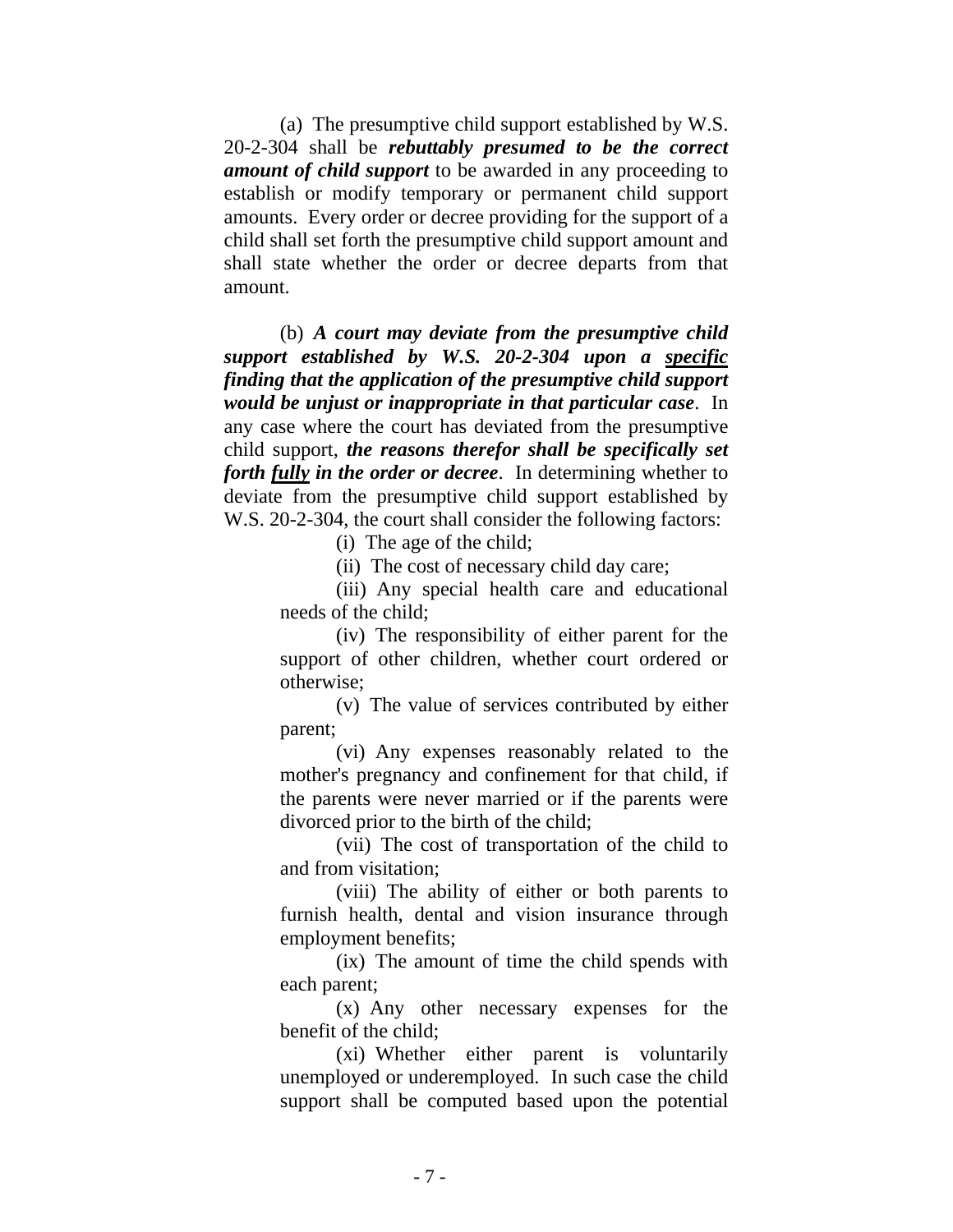earning capacity (imputed income) of the unemployed or underemployed parent. In making that determination the court shall consider:

(A) Prior employment experience and history;

(B) Educational level and whether additional education would make the parent more self-sufficient or significantly increase the parent's income;

(C) The presence of children of the marriage in the parent's home and its impact on the earnings of that parent;

(D) Availability of employment for which the parent is qualified;

(E) Prevailing wage rates in the local area;

(F) Special skills or training; and

(G) Whether the parent is realistically able to earn imputed income.

> (xii) Whether or not either parent has violated any provision of the divorce decree, including visitation provisions, if deemed relevant by the court; and

(xiii) Other factors deemed relevant by the court. [Emphasis added.]

[¶13] In order to achieve accuracy in calculating support, the district court must ensure that adequate financial information is available to it. To this end, Wyo. Stat. Ann. § 20- 2-308 (LexisNexis 2003) provides:

> (a) No order establishing or modifying a child support obligation shall be entered unless financial affidavits on a form approved by the Wyoming supreme court which fully discloses the financial status of the parties have been filed, or the court has held a hearing and testimony has been received.

> (b) Financial affidavits of the parties shall be supported with documentation of both current and past earnings. Suitable documentation of current earnings includes but is not limited to pay stubs, employer statements, or receipts and expenses if self-employed. Documentation of current earnings shall be supplemented with copies of the most recent tax return to provide verification of earnings over a longer period.

> (c) The court may require, or the parents may agree, to exchange financial and other appropriate information once a year or less often, by regular mail, for the purpose of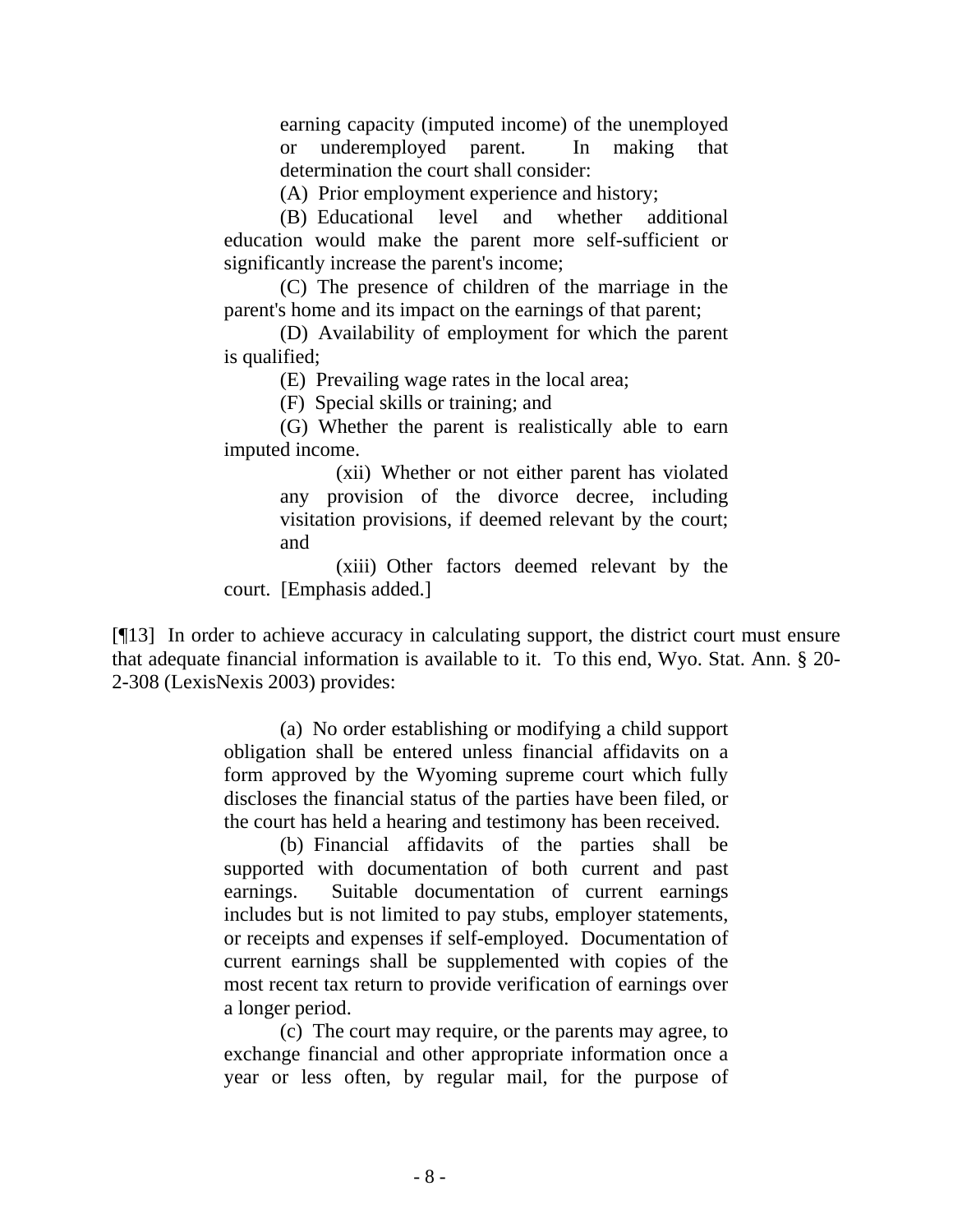analyzing the propriety of modification of court ordered child support.

(d) All financial affidavits and records required by law to be attached to the affidavit shall constitute a confidential file and are subject to inspection by persons other than the parties, their attorneys or the department of family services to the extent necessary to enforce the Child Support Enforcement Act and the Uniform Interstate Family Support Act only by court order.

[¶14] The system for establishing and enforcing child support orders is part of a federal mandate for a program in which Wyoming is a participant. 42 U.S.C. § 667 (2003); and *see* 3 Arnold H. Rutkin, *Family Law and Practice*, § 33.08[2] (Deviation Under the Federal Mandates) (2004). With respect to the question immediately at hand, Professor Rutkin provides this guidance:

> The third approach, the open-ended deviation criteria, provides broadly stated and open-ended grounds for deviating; such as the court's conclusion that the orders pursuant to the guidelines would be unfair, inappropriate, or inequitable. Court's have used this approach when they felt that the guideline amount would result in a "windfall" for the custodial parent and child. Deviation has also been acceptable when the evidence clearly established that the child did not "need" the scheduled amount. The problem with open-ended deviation criteria is that they may allow more judicial discretion than the federal statutes intended, which could create problems for the states. This could also be a problem with specific open-ended criteria such as "the child's best interests," which would allow a court to bypass the presumption of the guidelines intended by the federal statutes.

*Id*. at 33-94-95.

[¶15] Wyoming's statute uses some open-ended criteria, i.e., "unjust or inappropriate" for the particular case at hand. However, that is immediately qualified by the requirement that specific findings be made, and that includes any findings pertaining to "other factors deemed relevant by the court."

[¶16] Here, the articulated bases for downward deviation fall into the "other factors" category. Some potential criteria for downward deviation are specified in 2 Jeff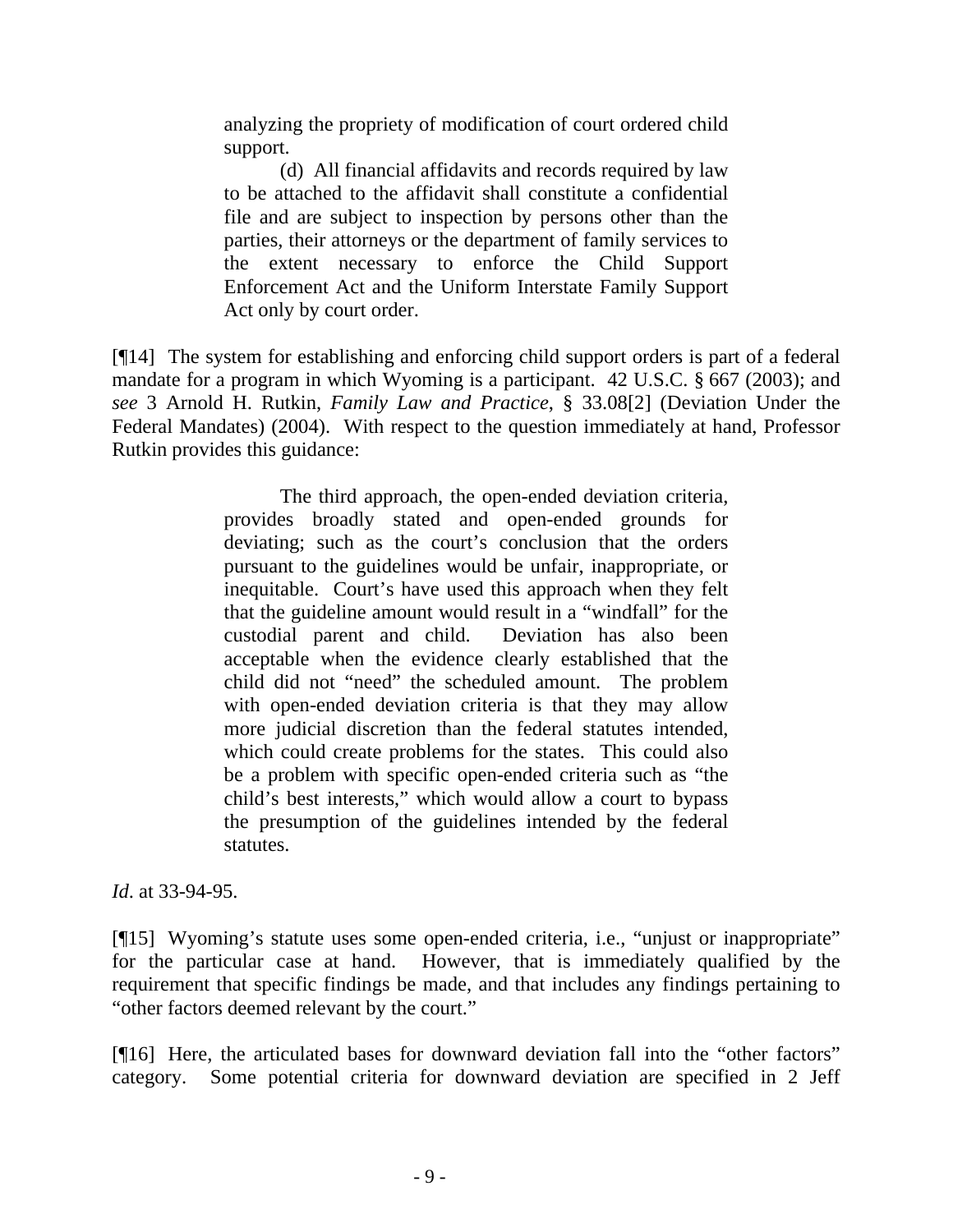Atkinson, *Modern Child Custody Practice* (Second Edition), § 11-41 (Checklist: Departure from guidelines) (2004):

Bases for support guidelines:

• unusual custody arrangements, such as split custody or joint custody with the children spending substantial amounts of time with both parents;

high costs of transportation for visitation (such as if noncustodial parent must pay for interstate travel in order to be with children);

high income of obligor parent (which, if guidelines were applied, would provide windfall to other parent of funds beyond child's reasonable needs);

• obligor's duties of support to other families, including new spouse and children;

• obligor's support of elderly or disabled relatives;

• obligor's debts (particularly if the debts were incurred during marriage to spouse seeking support);

• obligor's need to channel funds into closely held business (which may provide later increased income for benefit of child for whom support is sought);

income of spouse of custodial parent;

• property division (e.g., award to custodial parent of income-producing property or marital home with low mortgage payments);

direct payment by obligor of certain expenses (e.g., mortgage on custodial parent's home, private school tuition, summer camp lessons);

- payment of alimony in addition to child support;
- unfavorable tax consequences to obligor of property and support awards;
- significant income of child (earned or unearned).

# *The Record on Appeal*

[¶17] With the above background in mind, we must also consider the condition of the record on appeal. The hearing or trial portion of this case was not reported and no transcript is available. The statement of the evidence provided by Father was not accomplished in the manner contemplated by the rules. While we do not doubt that it may be accurate in most respects, we will not accept it as a part of the record on appeal because it was not done as required by the governing rule. W.R.A.P. 3.03. We are left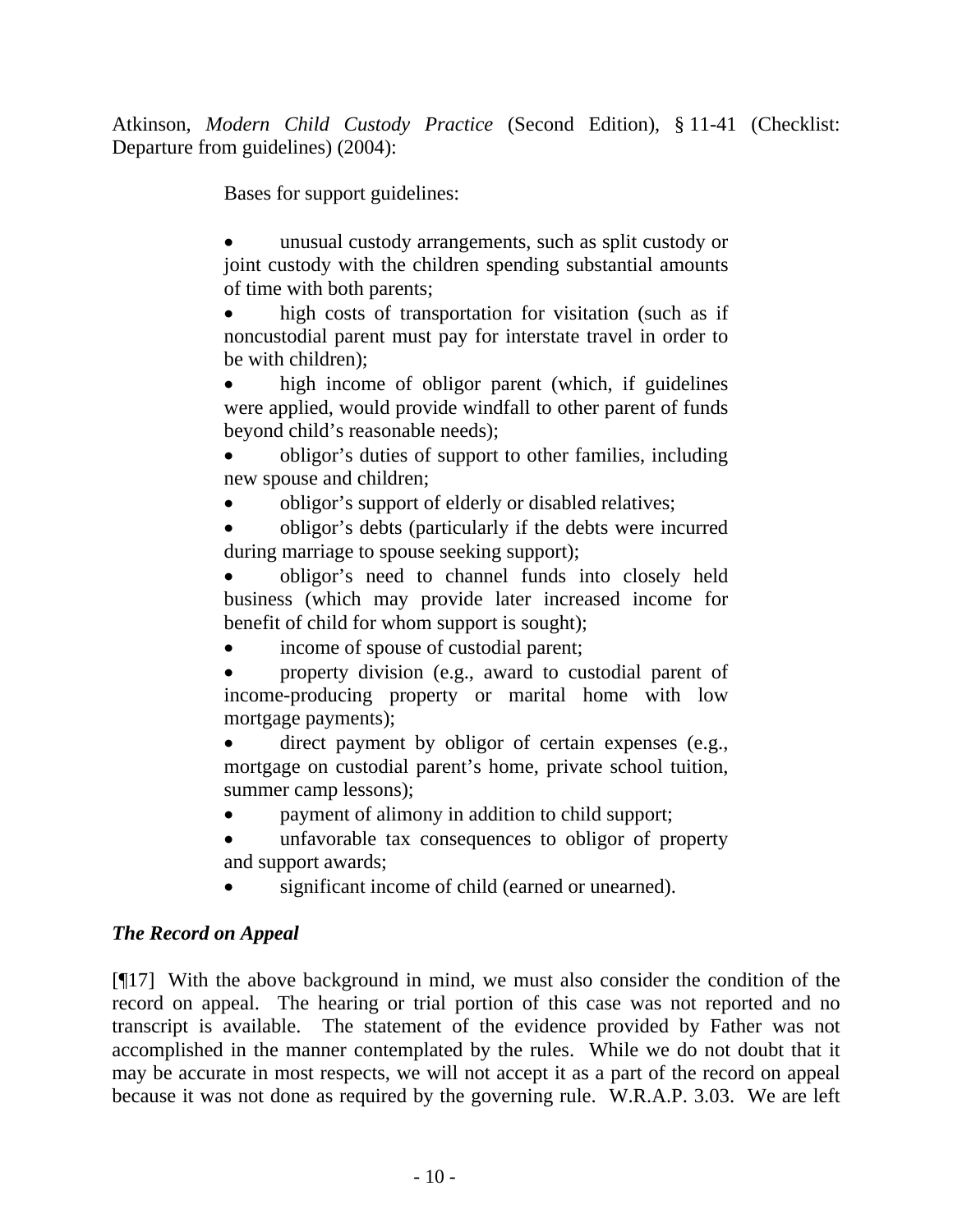then with only the sketchy financial data that is in the confidential file, as well as the thin findings made by the district court. As the proponent of this appeal, it was Father's burden to bring us a complete record for review. *Chancler v. Meredith*, 2004 WY 27, ¶5, 86 P.3d 841, ¶5 (Wyo. 2004).

## *Does the Record Support the Trial Court's Decision*

[¶18] The child support ordered in this case is consistent with the 1993 agreement entered into by the parties. Lacking a complete record, we are compelled to assume the complete record would serve to sustain the district court's findings. The record that is available to us does not serve to clearly demonstrate that the district court abused its discretion or that it acted arbitrarily or capriciously. However, we take note here that its findings were superficial and conclusory in many respects. Nonetheless, we conclude that the district court's order should be affirmed in these circumstances.

# **CONCLUSION**

[¶19] The order of the district court is affirmed.